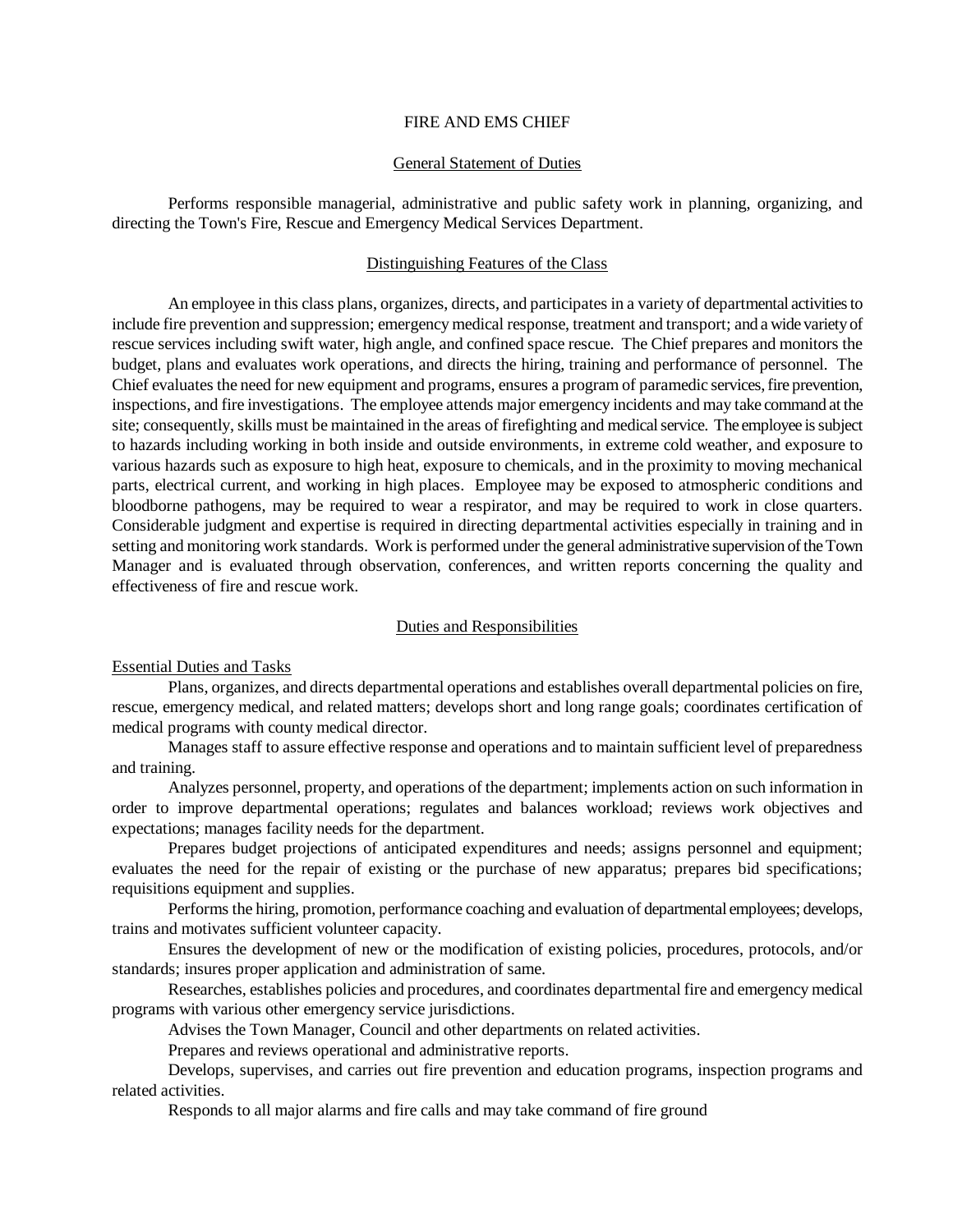Fire and EMS Chief Page 2

#### operations.

Develops a intergovernmental relationship with local, county, state, and federal agencies; investigates or coordinates investigation of suspicious fires.

Coordinates and/or performs various safety training programs for the department.

Participates in plan review as part of Town's development review process.

Serves as designated Town safety officer responsible for monthly town safety meetings, accident investigation, and inspection of departments for safety hazards.

Serves as emergency manager for the town responsible for coordinating emergency preparedness, coordinating FEMA applications for reimbursement for storm damage, media relations, and related activities.

Supervises and participates in grant development and other fund raisers for the department including the annual King Mackerel Fishing Tournament.

#### Additional Job Duties

Performs related duties as required.

## Recruitment and Selection Guidelines

## Knowledges, Skills, and Abilities

Thorough knowledge of the principles and practices of fire, rescue and emergency medical service management, and skill in their application.

Thorough knowledge of modern firefighting practices and methods and of the equipment use.

Thorough knowledge of National Fire Protection Association Codes and references as well as all applicable standards and guides.

Thorough knowledge of the laws and ordinances which pertain to fire prevention and control.

Considerable knowledge of emergency medical service programs and delivery and related laws, regulations, hazards, practices, and methodologies.

Considerable knowledge of the applicable state building codes and related fire prevention codes.

Knowledge of the types of structures in the Town and the potential fire hazards; knowledge of the hazards common to the various types of construction and the storage of flammable materials and explosives.

Considerable knowledge of hazards associated with fire fighting and EMS response and the necessary precautions.

Considerable knowledge of local government budgeting, purchasing, and personnel policies and procedures.

Considerable knowledge of modern and effective management principles and practices regarding communication, hiring, training, motivation, performance coaching and evaluation, and discipline.

Considerable knowledge of the application of information technology to the work of the department.

Ability to prepare clear and concise reports analyzing departmental operations and to develop and manage a departmental budget.

Ability to communicate effectively in writing.

Ability to exercise sound judgment and react effectively in emergency situations, and to maintain good physical condition.

Ability to speak effectively before a group, to deal tactfully and firmly with the public, and to establish and maintain effective working relationships.